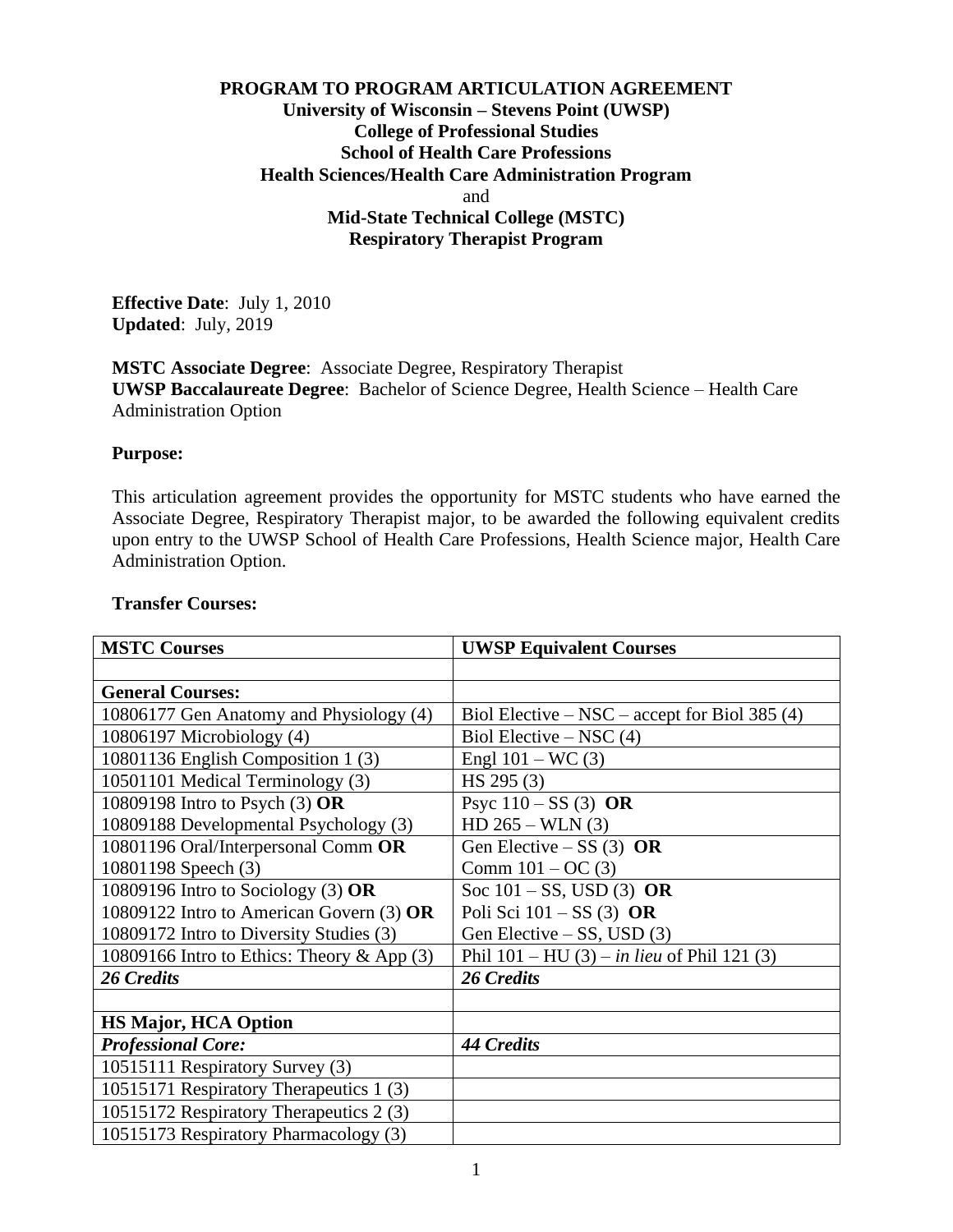| 10515174 Respiratory/Cardiac Physiology     |  |
|---------------------------------------------|--|
| (3)                                         |  |
| 10515175 Respiratory Clinical 1 (2)         |  |
| 10515112 Respiratory Airway Mgmt (2)        |  |
| 10515176 Respiratory Disease (3)            |  |
| 10515113 Respiratory Life Support (3)       |  |
| 10515178 Respiratory Clinical 2 (3)         |  |
| 10515179 Respiratory Clinical 3 (3)         |  |
| 10151101 Respiratory Therapist Test Prep    |  |
| (1)                                         |  |
| 10515180 Respiratory Neo/Peds Care (2)      |  |
| 10515181 Respiratory/Cardio Diagnostics (3) |  |
| 10515182 Respiratory Clinical 4 (3)         |  |
| 10515183 Respiratory Clinical 5 (3)         |  |

#### **REQUIRED COURSES: (Total 69-77 Credits)\*\***

The following coursework will be required to obtain the Bachelor of Science in Health Sciences/Health Care Administration Option:

Chemistry 101 or 105, 5 cr. English 202 Sophomore English (WC), 3 cr. Comm  $101 - OC - 3$  cr. -- if 108-01-198 not taken Wellness 0-1 cr. Historical Perspective (HP), 3 cr. Art (ART), 3 cr. Environmental Responsibility (ER), 0-3 cr.

HS 360 Research Design Methods for the Health Sciences, 3 cr. HS 385 Leadership Development in Health Professions, 3 cr. HS 395 Fundamentals of Epidemiology, 3 cr. HS 410 Issues in Aging, 3 cr. HS 490 Interdisciplinary Perspectives in Health Care, 3 cr. HS 499 Selected Topics in Health Sciences, 1 cr. ANTH 380 Medical Anthropology (SS, GA), 3 cr. \*MATH 255 Elementary Statistical Methods (QL), 4 cr. *OR* \*HS 301 Fundamentals of Biostatistics (QL), 3 cr. POLI 306 Health Politics and Policies, 3 cr. ACCT 210 Introductory Financial Accounting, 3 cr. BUS 320 Principles of Management, 3 cr. BUS 324 Personnel/Human Resource Management, 3 cr. BUS 330 Principles of Marketing, 3 cr. CNMT 100 Principles of Computing, 3 cr. ECON 111 Principles of Microeconomics, 3 cr. ECON 324 Health Economics, 3 cr. BUS Electives, 9 cr.

*\* Pre-requisite required for this course*